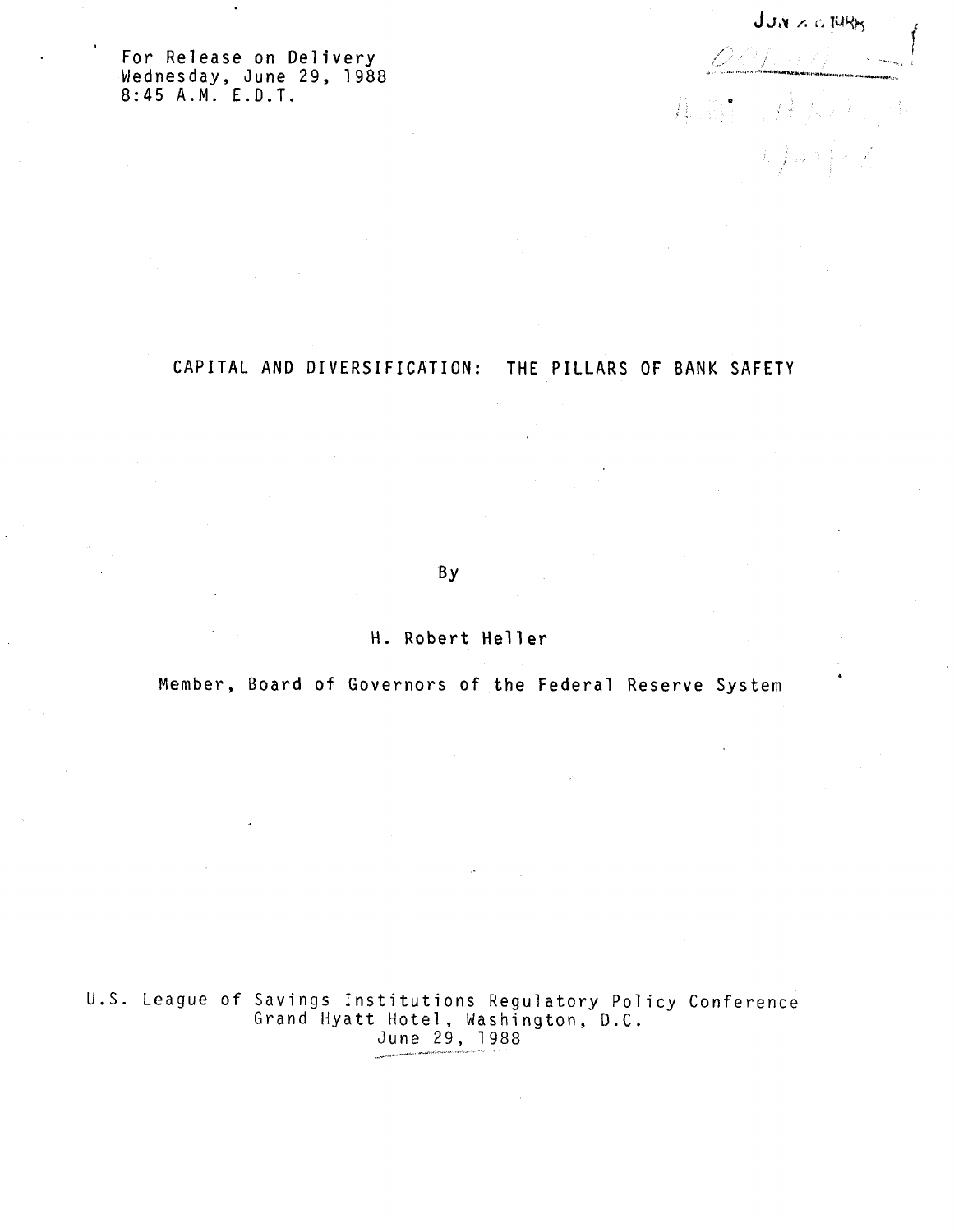**CAPITAL AND DIVERSIFICATION: THE PILLARS OF BANK SAFETY**

**Since coming to the Board two years ago, I have found regulatory issues to be enormously fascinating and challenging. Unlike monetary policy, where decisions are made affecting the economy for the next year or two, regulatory changes affect the future of the banking industry for decades to coma. For instance, the Glass-Steagall Act is well over half a century old, but it is still the cornerstone of our current financial system although many would argue it is best described as a millstone around their necks.**

**Today I would like to update you on some of the regulatory issues currently being considered by -the Board. Some of the issues are placed deliberately on the Board's agenda as part of the "rule-making" process, while other issues on the agenda are the result of bank applications or other bank actions forcing the Board to act.**

**Instead of telling you the Federal Reserve's position or my position on this or that issue, let me outline some of the basic principles that I have found useful in analyzing regulatory issues.**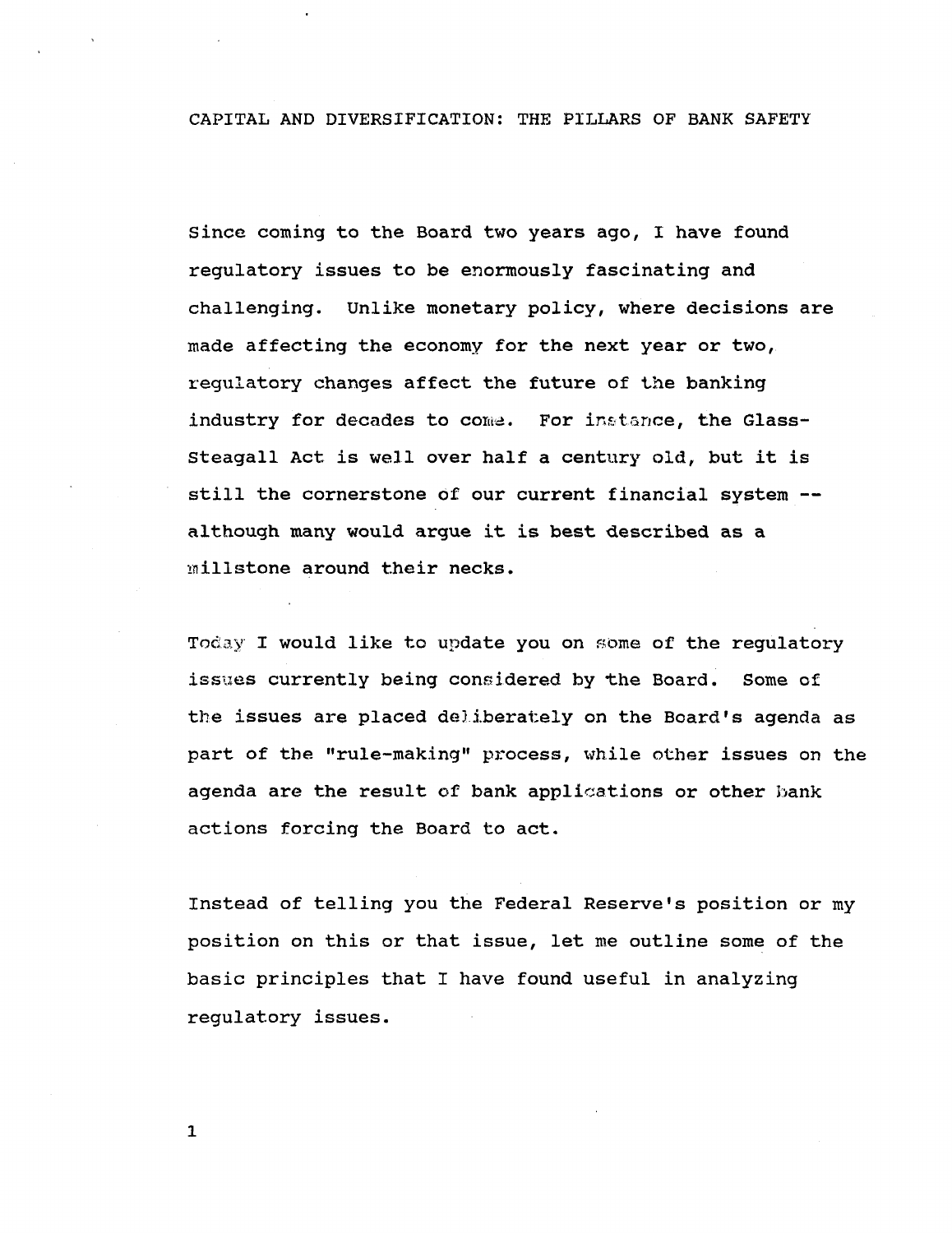**When confronting regulator issues it is important to maintain a consistent perspective and a coherent view of the world. This is sometimes more difficult with respect to regulatory issues than it is in monetary policy. Everyone knows that it is the basic function of a central bank to follow policies that will foster price stability and economic growth.**

**In the regulatory arena, the maintenance of a stable financial environment constitutes the basic goal. But translating that objective into a precise action program is a rather complex task.**

**If I were asked to single out the two factors most important for the health of the financial system, I would name capital and diversification as the pillars of bank safety. In addition, equity and flexibility are also important.**

**Capital is of central importance because capital represents the cushion enabling financial institutions to absorb the losses that result from unforeseen events.**

**However, we should recognize that capital invested in a financial institution has to earn a sufficient rate of return to induce people to place their own funds at risk. Thus, there exists a creative tension between the guest for more safety, which presumably could be satisfied if banks**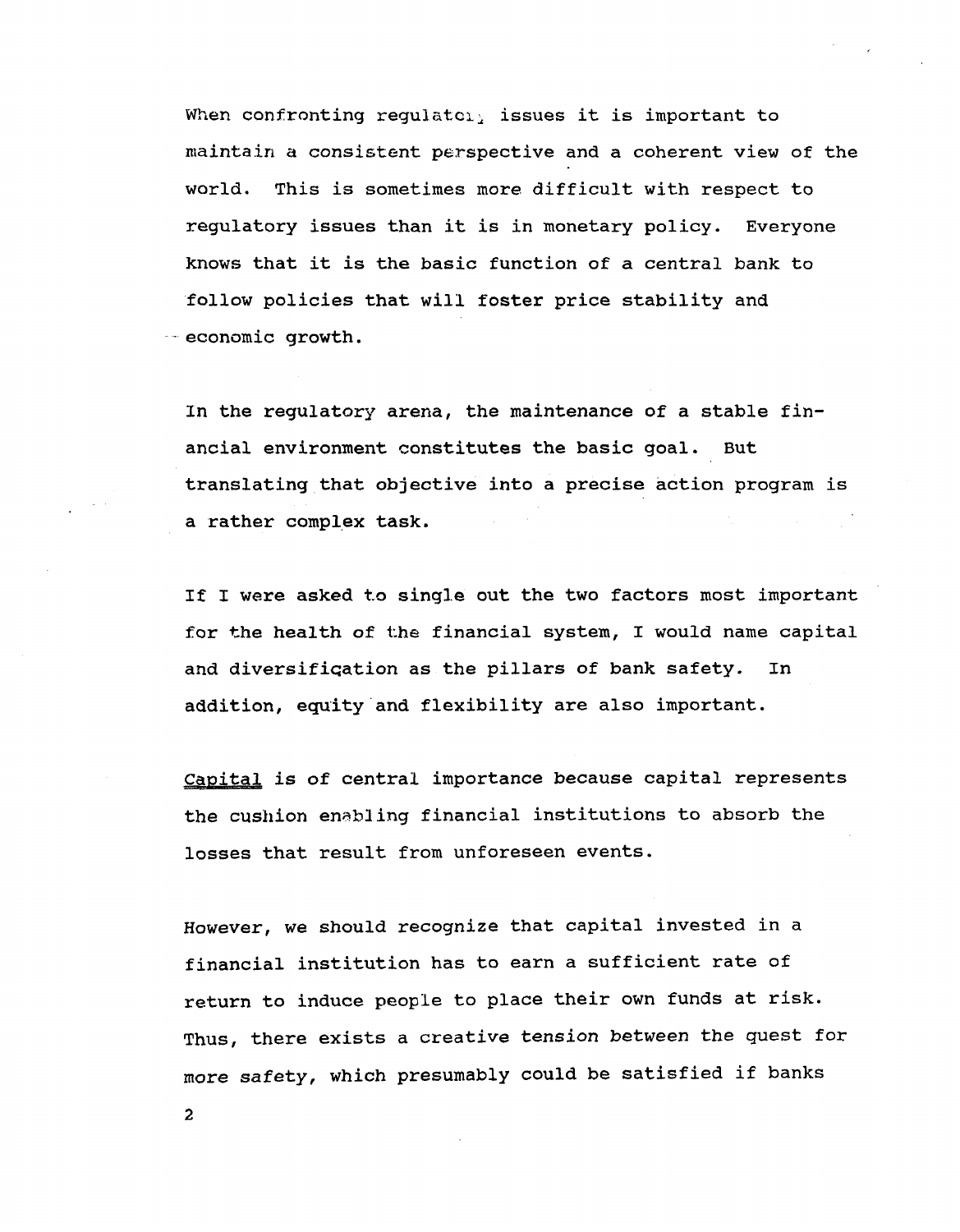**were to invest all their funds in T-bills, and the quest for higher earnings, which, by necessity, involves a certain amount of risk. Managing that equation is the essence of good banking, as it provides the income to earn, or attract, the capital that makes the bank safe.**

**Perhaps the single most important tool for the banker to achieve that goal is diversification. The diversification of assets, liabilities, and earnings sources not only limits the exposure of an institution to any singular event, but enhances the safety of the entire financial enterprise, the** *'\** **safety of the depositors, and the stability of the earnings stream. In a way, diversification is the essence of financial intermediation and provides much of the value added by a financial enterprise.**

**I** also mentioned **equitable** rules as an important regulatory **objective, because without equity there can be no fair competition. This applies to the equity of the rules applicable to the various domestic as well as the international institutions that compete in the same marketplace. Equity also requires that the regulations fit into a consistent framework and be implemented in an impartial manner.**

**But with regard to all rules, a certain flexibility is required as well so that the financial system can respond to the needs of the economy and to unforeseen developments.**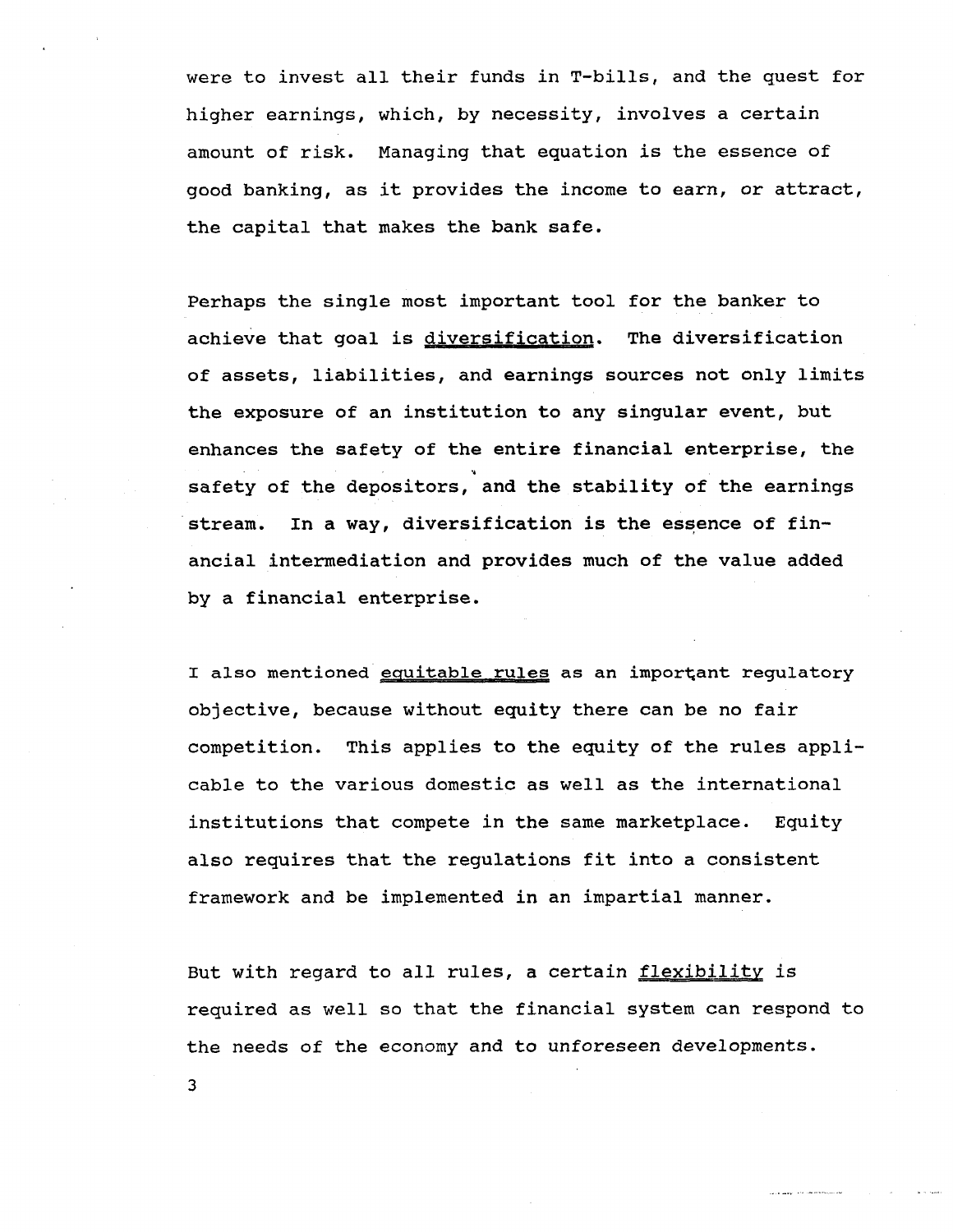**Flexible rules allow individual financial institutions the leeway they need to adapt to the changing requirements of their customers over time. That is, regulatory changes should be evolutionary rather than revolutionary. Uncertainty and abrupt change are not conducive to the development of trust and financial stability, without which the investments necessary for growth simply will not be undertaken.**

**That, then, is my regulatory ABC: All bank regulation (that's the A and the B) should emphasize adequate capital (here is the C) and diversification (my D) in an equitable and flexible manner. That takes me through the letters E and F.**

#### **SAFETY THROUGH "ADEQUATE CAPITAL**

**Let me now take you through the various issues on the regulatory agenda and show how they relate to capital and diversification as the two pillars of bank safety.**

**Risk-Based Capital**

**4**

**These days, no discussion of regulatory issues can begin without mentioning the new risk-based capital rules proposed by the Basle Group of bank supervisors. While former**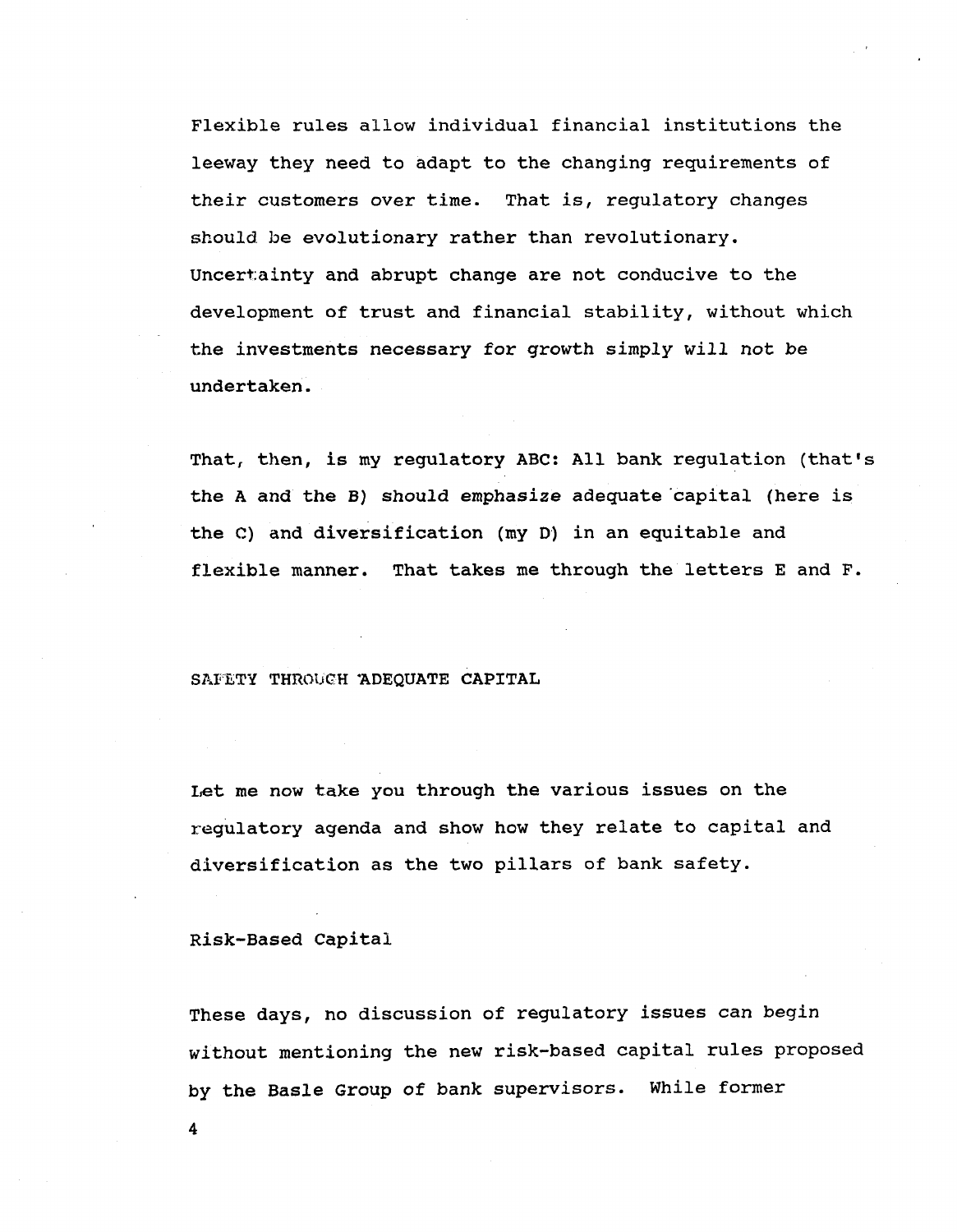**international supervisory agreements typically relied upon reciprocal recognition of national supervisory standards, the proposed risk-based capital framework represents the first attempt to formulate a global set of regulations.** hand may beliffe.

**The proposal provides for the same definition of capital, the same risk asset classes, and the same leverage ratio for all internationally active banks.**

**The Basle framework sets a 4 percent equity capital standard and an overall 8 percent capital standard to be achieved by 1992. It also sets an interim target of 3.25 percent equity capital and 7.25 overall capital by the end of 1990.** i nabivitxi sa J

**In the meantime, the current 5.5 percent primary capital** « **standard is still applicable. However, when considering capital adequacy of a banking organization, the Board may also consider, among other factors, how the organization's capital conforms to the new risk-based standard. Such considerations may be given particular emphasis in the case of foreign bank applications whose capital ratios, as reflected in their published financial statements, do not meet the current U.S. primary capital standard. As a matter of fact, the Board has recently approved several foreign applications, when an applicant's capital appeared to be adequate under the new risk-based capital standard.**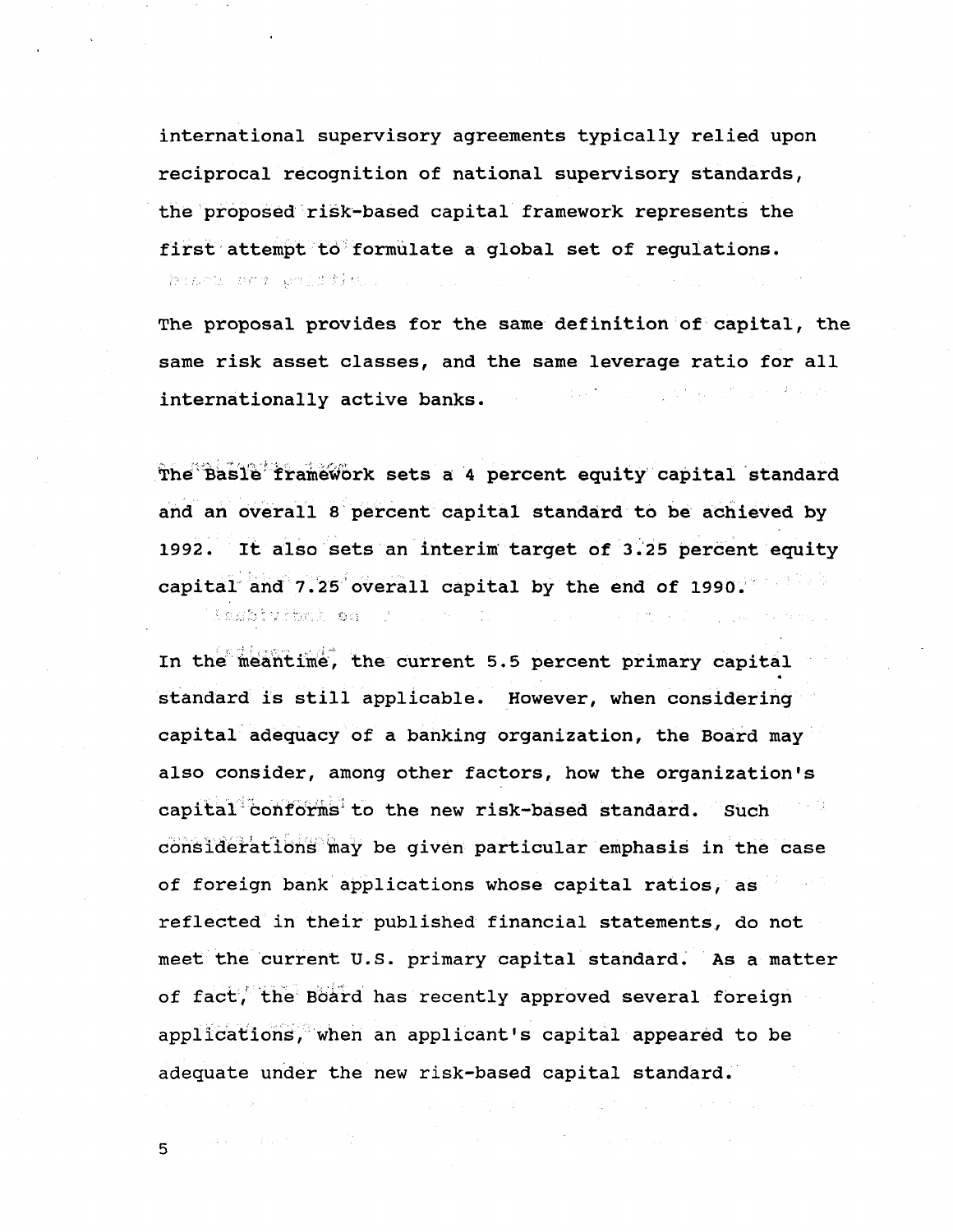**The proposed risk-based capital standard has been put out for public comment, and certain concerns have been expressed about the detailed implementation of the proposal. Let me comment on some of the issues without committing the Board or myself on the specific details.**

 $\label{eq:2.1} \mathcal{L}^{\mathcal{A}}(\mathcal{A})=\mathcal{L}^{\mathcal{A}}(\mathcal{A})=\mathcal{L}^{\mathcal{A}}(\mathcal{A})=\mathcal{L}^{\mathcal{A}}(\mathcal{A})=\mathcal{L}^{\mathcal{A}}(\mathcal{A})=\mathcal{L}^{\mathcal{A}}(\mathcal{A})=\mathcal{L}^{\mathcal{A}}(\mathcal{A})$ 

and the company of the state of the company of

**Holding Company Capital**

**The issue that has probably attracted the most attention is** i **whether the risk-based capital ratios should be applicable both to banks and bank holding companies. There is little difference, as long as we talk about pure bank holding companies. In that case, if the sum of the individual banks' capital requirements are matched by the capital requirement of the holding company, no controversial issues are raised, because double-leveraging is not present.**

**But when holding companies borrow to help finance their acquisition of bank stock, the question of double leverage and the degree to which it should be permitted arises. In addition, with the broadening of the permissible holding company activities that has already taken place, and the further broadening of powers envisaged in the Proxmire Financial Modernization Act, controversial issues arise regarding the applicability of the capital requirements to non-banking activities. As you know, the Senate bill would exclude both the capital and the assets of a securities**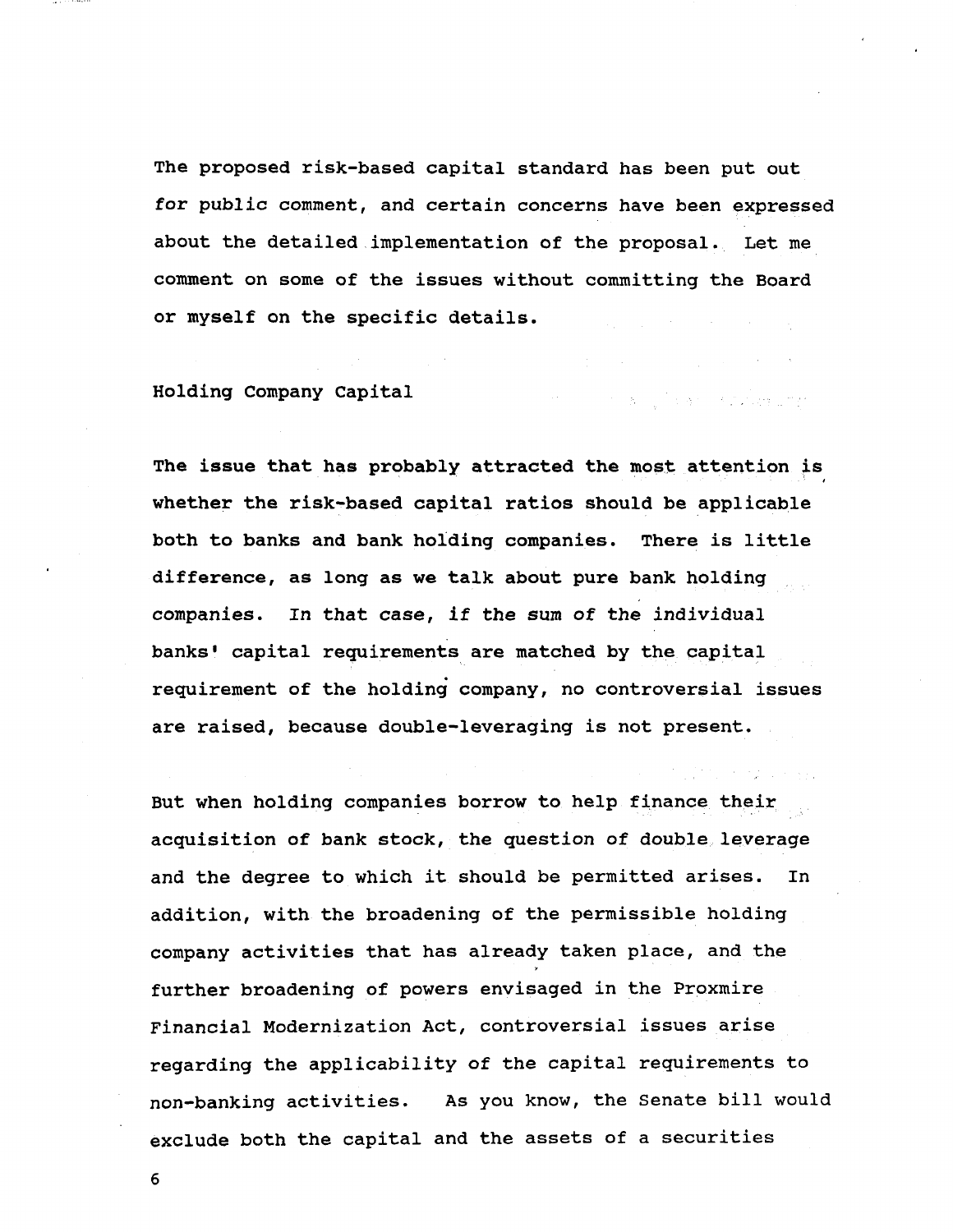**subsidiary from the calculation of capital adequacy for the holding company.**

**Most people would probably agree that the holding company's capital should not be less than that required for the banking subsidiaries. The more difficult question is how much additional capital should be required for the nonbanking activities that the holding company engages in. That question the Board will have to resolve soon.**

**Goodwill as Capital**

**There is also the related question of goodwill. At the present time goodwill does not count toward the required capital in the bank. Furthermore, in processing applications the Federal Reserve has long followed the practice of routinely excluding pure goodwill from a holding company's capital. But we will consider intangibles that can be associated with an identifiable earnings stream. If one compares the existing capital requirement excluding goodwill with the proposed 4 percent equity standard, it becomes clear that the new standard is really not more burdensome, as far as goodwill is concerned.**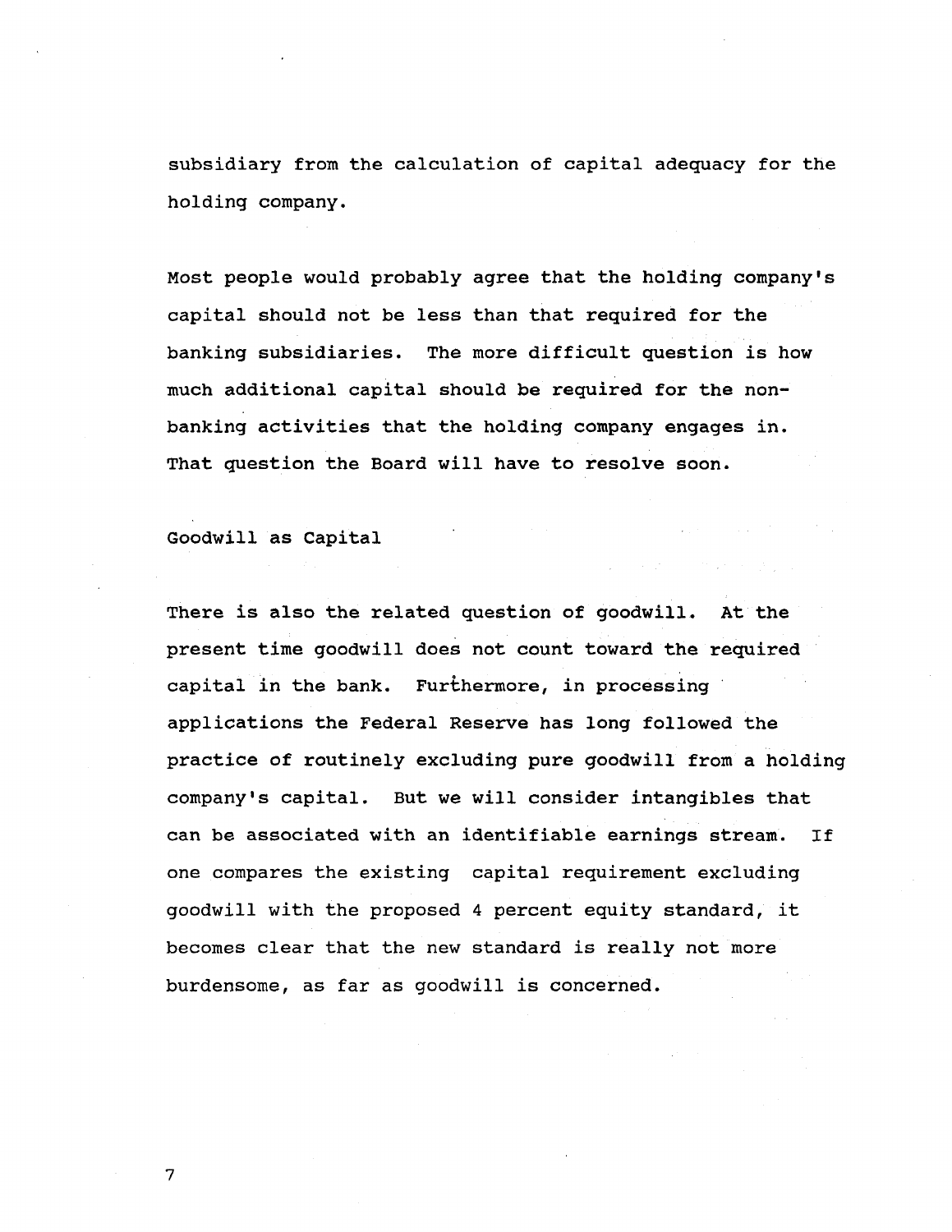#### **Reserves as Capital**

**Furthermore, general reserves may be included in Tier II risk-based capital without limit until 1990, up to 1.5 percent until 1992, and up to 1.25 percent after that. This long phase-in period should give any bank an opportunity to establish appropriate reserve levels.**

**Source of Strength Policy**

**As you will garner from this extended discussion of capital requirements, the Federal Reserve considers adequate capital as central to bank safety. Last April, the Board reiterated its long-standing policy that the holding company should serve as a source of strength to its subsidiary banks and stand ready to provide additional capital funds in times of financial stress.** 

die in wat separate to provide a co-**Failing Subsidiary Banks**

the state of the seated and the state of the

**This principle also applies in situations where one or several subsidiary banks may be in danger of failing, while other subsidiary banks continue to function well. Obviously, the financial integrity of the federal deposit insurance fund is involved here as well.**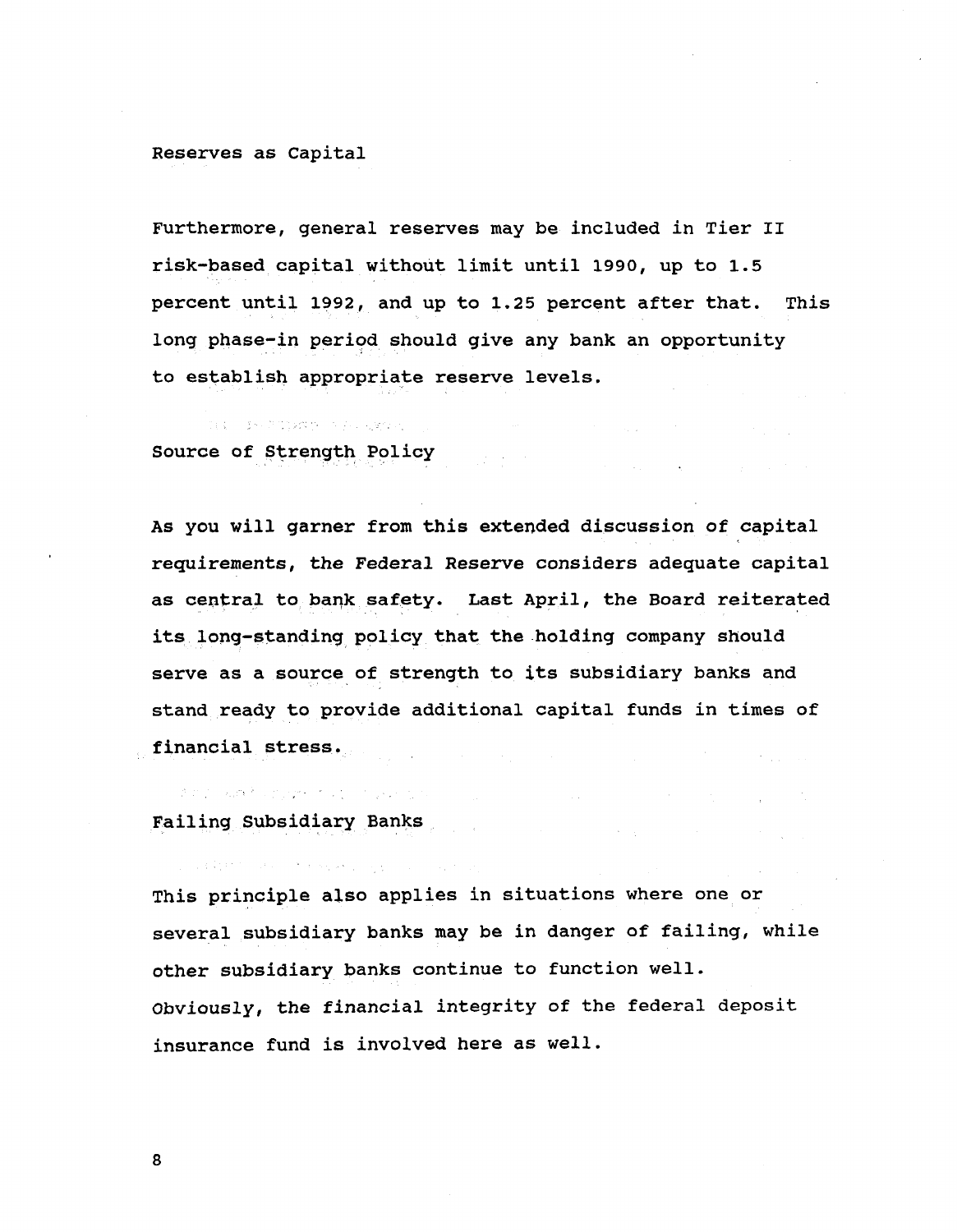**I also believe that an equity issue between branch-banking and unit-banking states is at stake here. One cannot allow owners to walk away from their obligations in unit banking states, while they would not be able to do so in branchbanking states.**

**Mergers and Acquisitions**

**Capital adequacy is of central importance in merger and acquisition cases. The Board has long believed that banking organizations undertaking significant expansions should maintain capital well above the regulatory minimum. In that context, we have discouraged the use of creative purchase accounting techniques that might be used to justify a payout of capital funds to shareholders. Obviously, this point also bears on the earlier discussion of goodwill as a capital asset.**

**Dividend Policy**

**The payment of excessive or unearned dividends by organizations whose capital position needs strengthening is another practice that we wish to discourage and stand ready to prohibit in extreme situations.**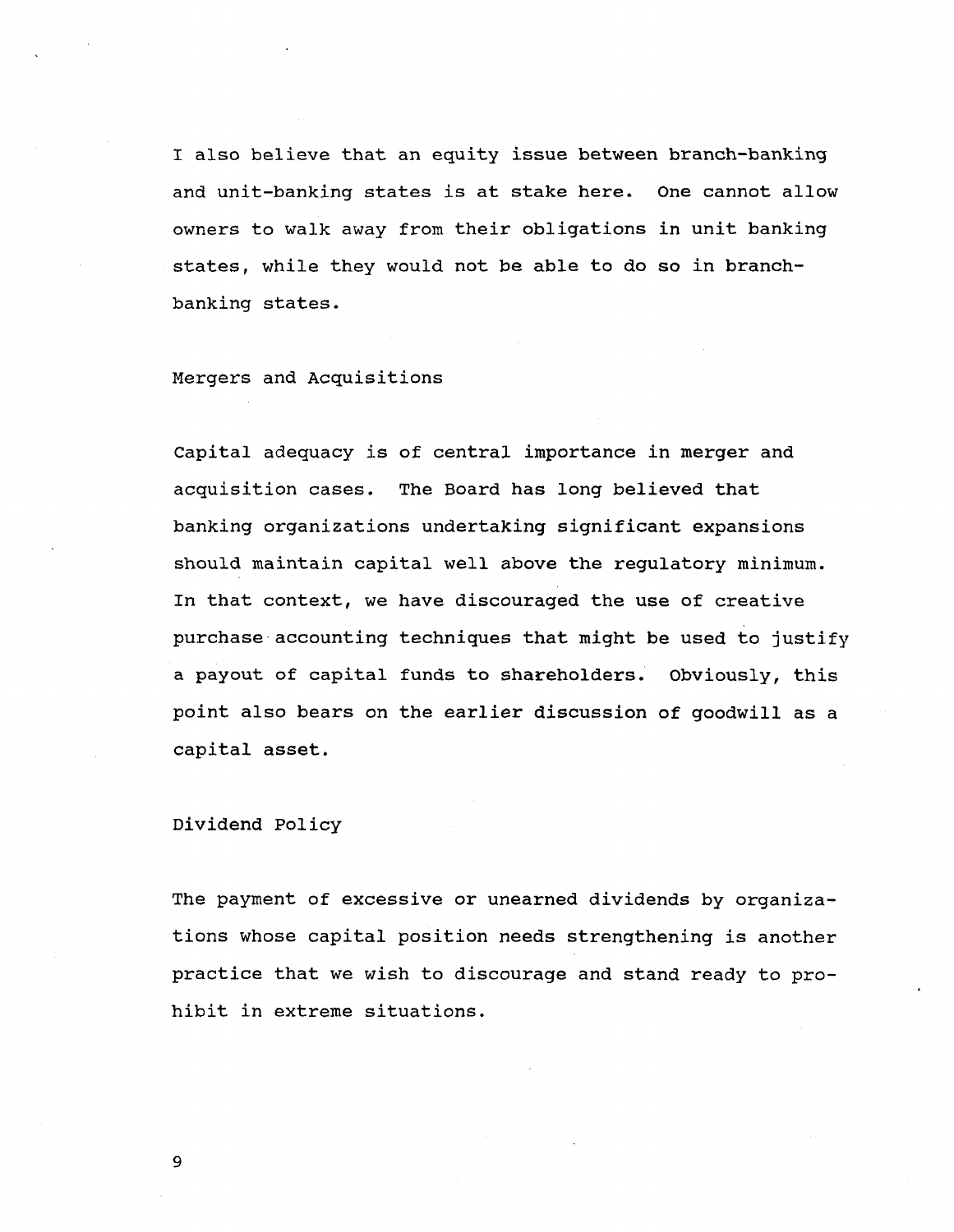#### **SAFETY THROUGH DIVERSIFICATION**

**Let us leave the capital adequacy issues and turn to actions that may increase the safety and soundness of the banks by providing greater opportunities for diversification of activities, assets, and earnings.**

### **Increased Product Diversification**

**I stated at the outset that diversification is a key riskreducing technique. Following that principle, the Board last year liberalized the rules regarding securities activities in subsidiaries and has now been upheld by the Supreme Court. The Board also endorses the removal of Glass-Steagall barriers by Congress allowing banks to offer a broader product range to their customers.**

### **International Investment Powers**

**In the international arena, the Board has recently liberalized Regulation K to permit banks to engage in debt-to-equity swaps in developing countries with debt service difficulties. While in earlier days Regulation K was often cited as a block to progress in that area, things have been remarkably quiet since the liberalization was undertaken. It would be helpful to see more active use of**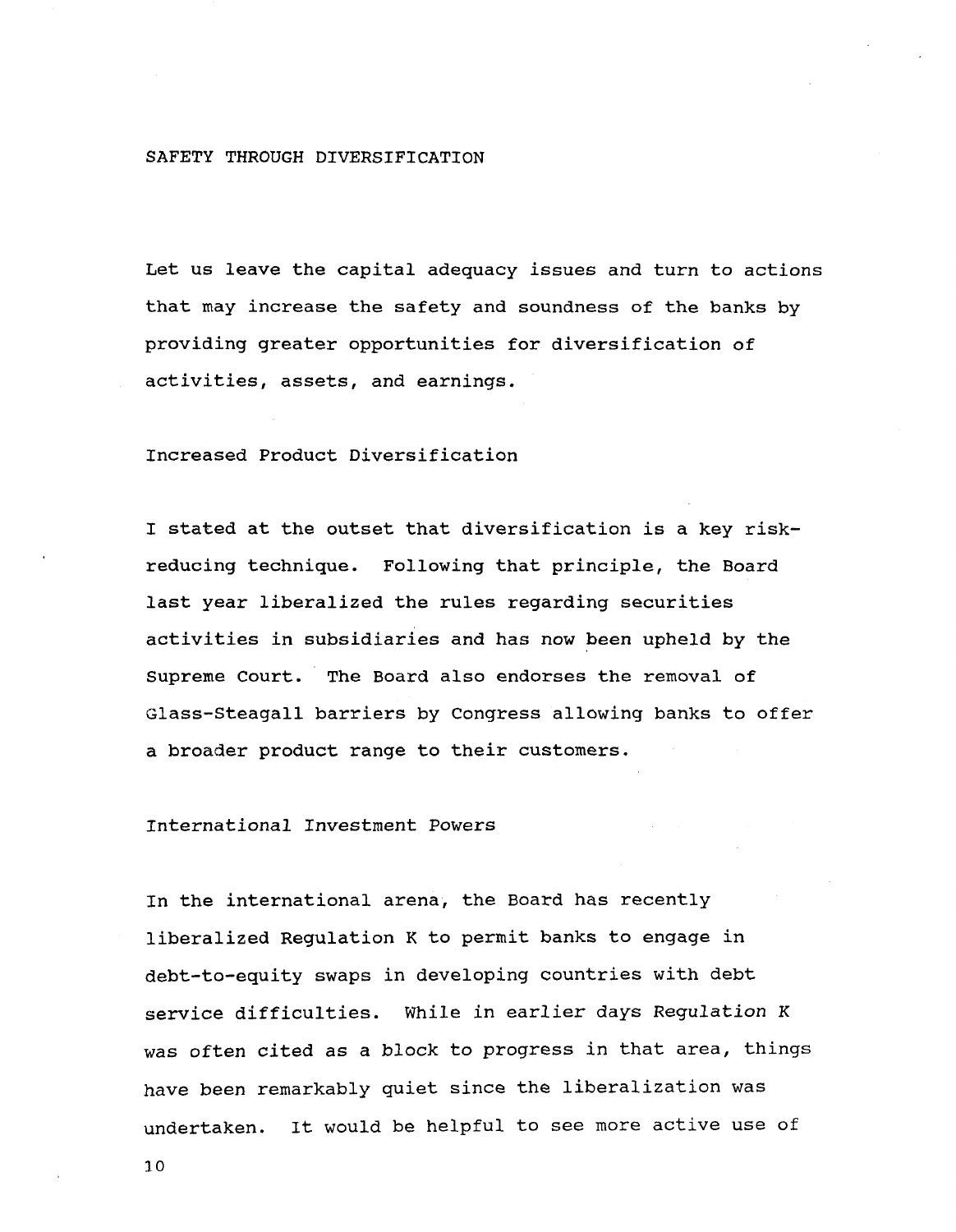**the opportunities for debt-equity swaps to reduce the debt service problems of the developing countries.**

**Foreign Underwriting Powers**

**As you know, the limitations of the Glass-Steagall legislation do not apply to the foreign activities of U.S. banks. American banks are currently permitted to underwrite non-equity securities abroad without limits. However, Regulation K places a \$2 million limit on equity underwriting abroad. We have recently granted approval to Security Pacific to underwrite up to \$15 million in several foreign subsidiaries. We will review this issue to determine whether these limitations should be relaxed further.**

## **Foreign Exchange Activities**

**Let me note that the draft bill in the House that would prohibit banks that are affiliated with securities companies from conducting their foreign exchange business in the bank would be counterproductive. Foreign exchange is an integral part of the banking business and the customary reciprocal credit lines among banks are based upon the capital position of the bank. Prohibiting American banks from engaging in foreign exchange activities would place them at a competitive disadvantage against foreign institutions and**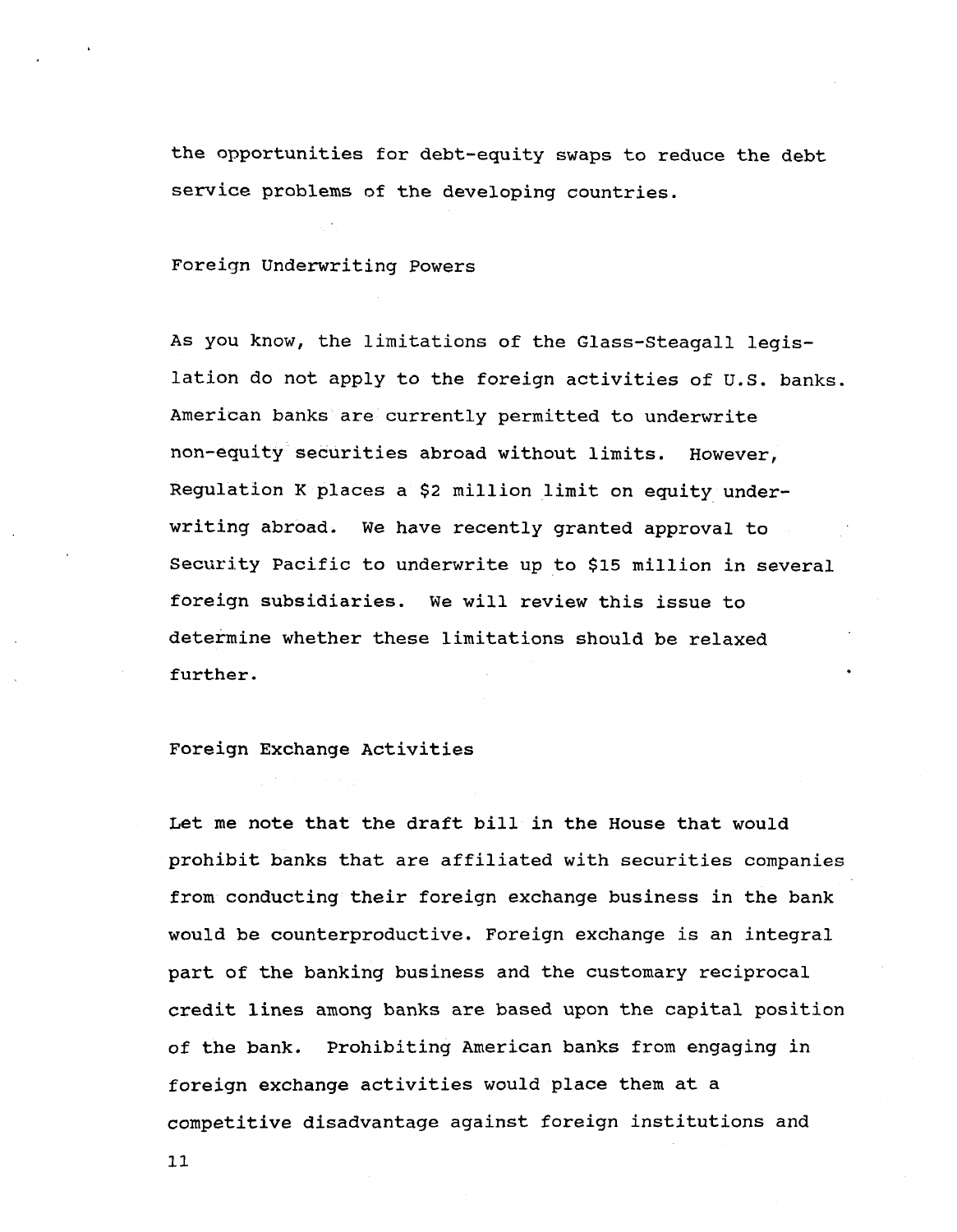**could have a negative impact on the profitability of American banks. Let's not tie our hands behind our backs in this intensely competitive international arena!**

**Real Estate Powers and Healthy Thrift Acquisition**

**As you know, broader real estate powers and the ability to acquire healthy thrift institutions are two issues that are of continuing interest to the Board. While we will review these issues from time to time, Chairman Greenspan has stated that we will, inform Congress before taking action on these issues.**

**Interstate Banking**

**Greater geographic diversification should also enhance the safety of the banking system. This point is illustrated forcefully by the high failure rates encountered by insufficiently diversified unit banks in the agricultural and energy producing regions of our country. This situation contrasts with the one prevailing in other countries, where nationwide banking has increased the safety and soundness of the financial structure through diversification.**

**While the states have taken the lead in this area, interstate banking is by its very nature an area where a national policy** is **needed. Let's apply the interstate commerce**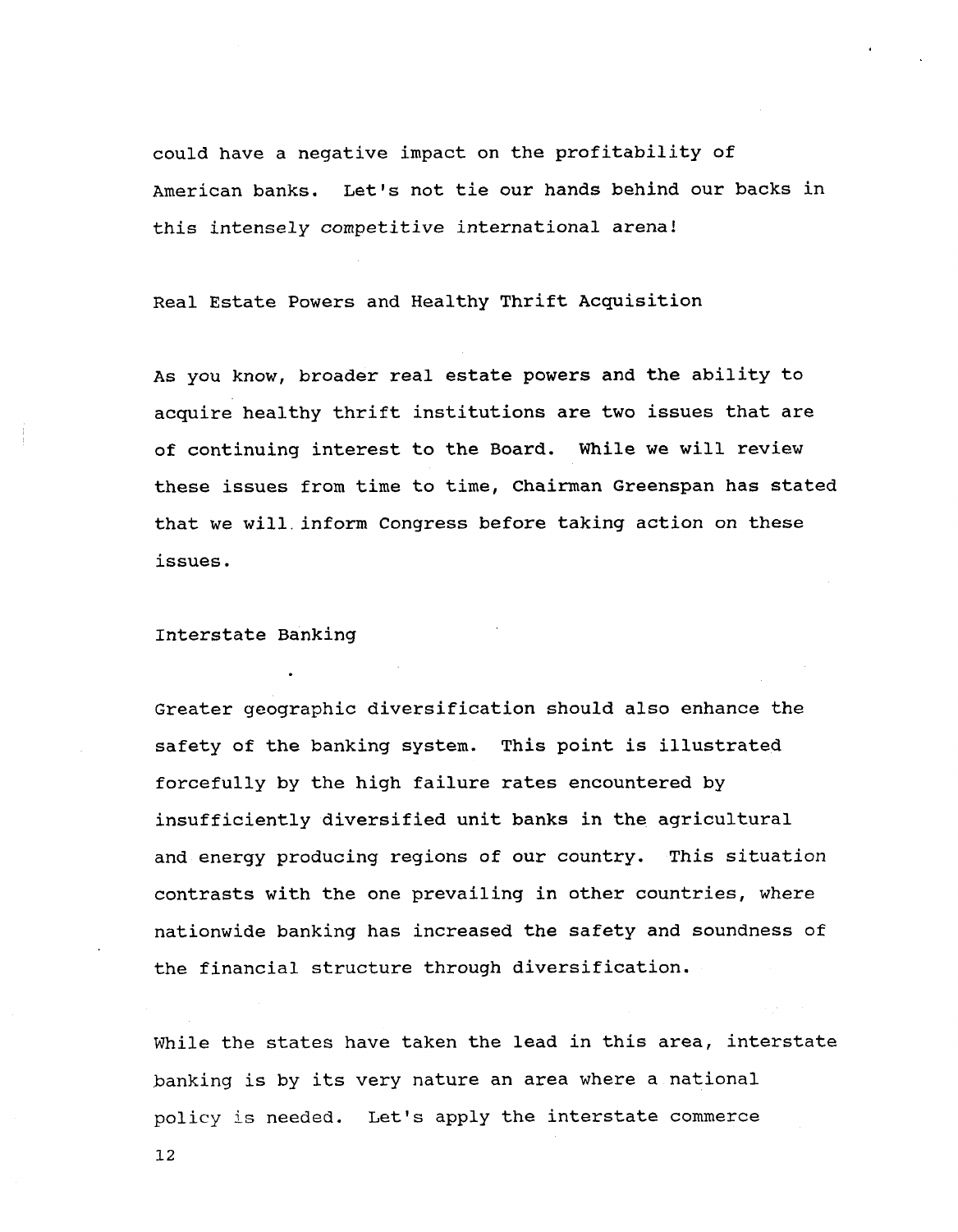**clause, which has been the basis for a prosperous and competitive national marketplace, to the banking industry as well! Interstate banking will enhance diversification opportunities, and thereby increase the safety and soundness of the banking system.**

**In addition, we face equity and flexibility issues here, because current law prohibits Americans to do business as they please regardless of their domicile. Americans should be able to do business anywhere in this nation and not be subject to artificial geographic barriers. It makes no sense that American banks are free to do business around the world, but are not allowed to service the customer in an adjacent state.**

### **Conclusion**

**As I stated at the beginning, our regulatory agenda is full and our life as regulators is interesting and challenging. I hope that I have shown that we are trying to make progress in enhancing the safety and soundness of our banking system. I need not tell you that this is a most urgent task. Last year, almost 200 American banks failed. This constant hemorrhaging has to cease if we are to maintain a stable financial system and if we want to be a leader in international financial markets.**